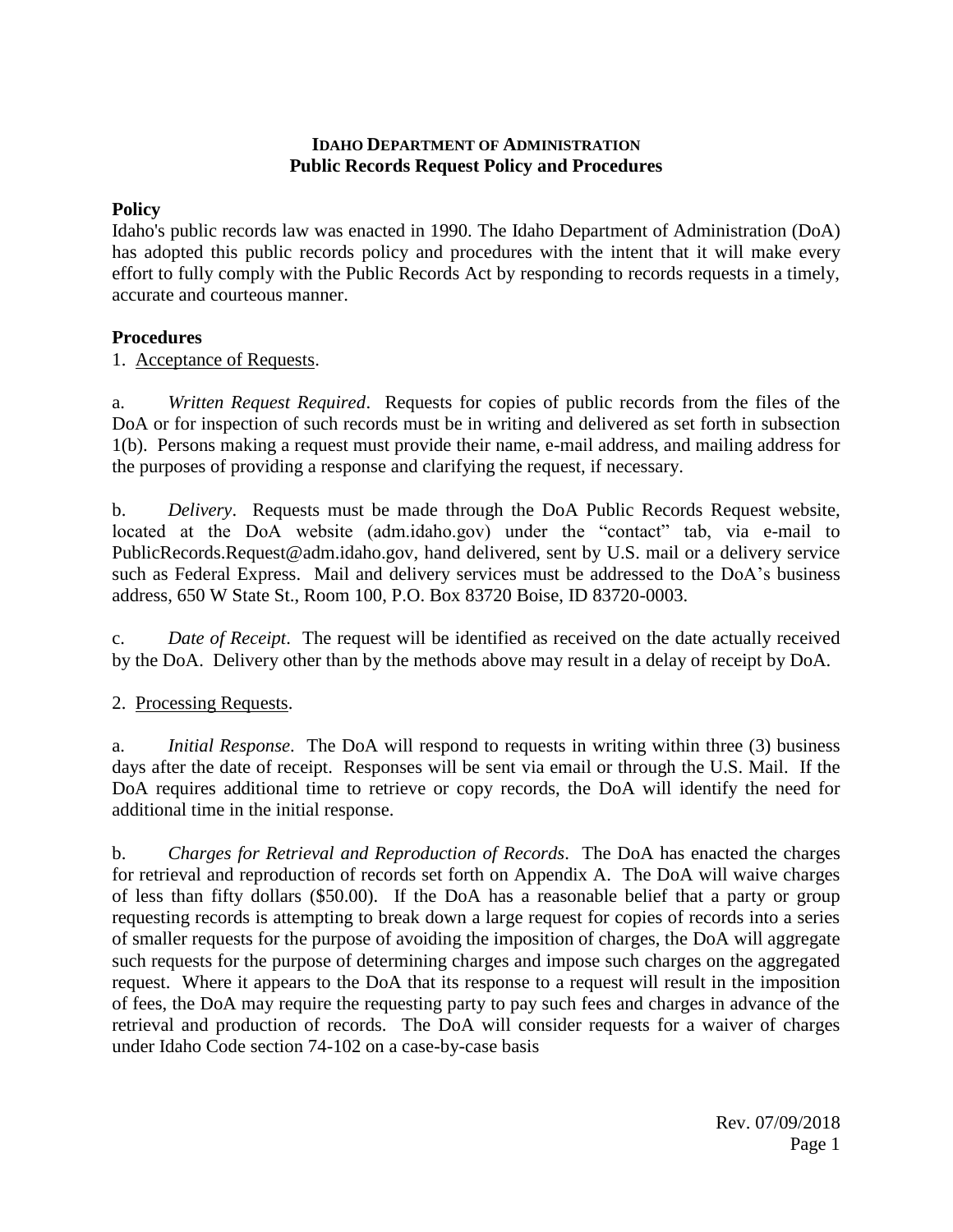c. *Removal of Non-public Information*. The DoA will remove non-public information from records made available to requesting parties. Where non-public information is removed, the DoA may have the removal reviewed by legal counsel and will notify the requesting parties of the removal. The notice will specify the legal basis for the removal and provide the requesting party with notice of the opportunity to petition the district court for an order compelling disclosure within one hundred eighty (180) days of the notice.

d. *Examination of Records*. Requesting parties may examine records at the DoA offices. The DoA is authorized to prevent alteration of any public record while it is being examined by having an employee present for the examination. An employee may not be available at all times that the DoA offices are open. The DoA may provide persons requesting the examination of records with a reasonable range of time periods in which the records are available for examination. Examination may be delayed pending payment of costs arising from the retrieval of the records.

e. *Use as a Mailing List*. Unless the persons whose names are on a list have given their consent for the list to be used as a telephone, mailing, or other communication list, the DoA will comply with the prohibitions in Idaho Code section 74-120. The DoA may ask the requesting party if the list is to be used as a communication list. If the response is "yes" the DoA may deny the requested as provided in Idaho Code section 74-120, which prohibits the DoA from distributing a list for use as a communication list without the permission of those on the list. The DoA may also place the following on any list it distributes: WARNING: USE OF THIS LIST AS A MAILING LIST OR A TELEPHONE LIST IS PROHIBITED BY IDAHO CODE SECTION 74-120 AND PUNISHABLE BY A CIVIL PENALTY OF UP TO \$1,000.

f. *Requests by an Attorney.* When the DoA receives a records request from an attorney or law office, the DoA staff processing the request will consult with the Office of the Attorney General.

3. Record Specific Policies.

a. *Records Related to Public Safety*. Pursuant to Idaho Code section 74-105(4)(b), the DoA has identified the following as records where release would jeopardize the safety of persons or the public safety:

- Records of facilities in the custody of the Division of Public Works identifying the emergency evacuation, escape or response routes or plans for a facility or other public property.

- Video and other recordings the release of which could be used to identify the placement, activation, or use of security equipment or processes in public facilities.

- Passwords, security codes or similar security devices or methods for facilities or State technology systems.

Additional records may be added on a case-by-case review of the record.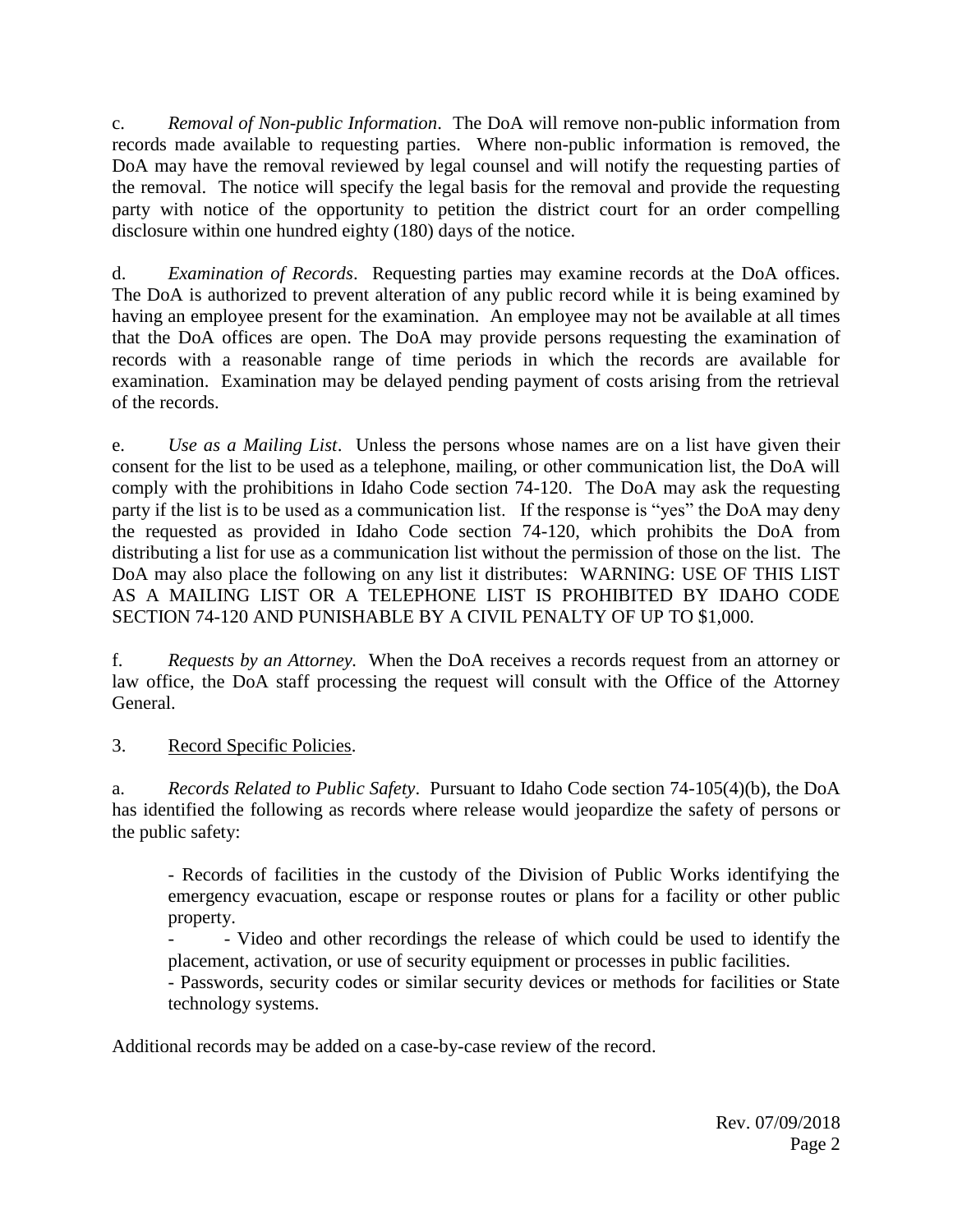b. *Records of the Division of Risk Management*. Pursuant to Idaho Code section 74- 107(11), claims evaluations, investigatory records, computerized reports of losses, case reserves, and internal documents and correspondence related thereto will not be released in response to a public records request.

c. *Records of the Division of Purchasing.* To preserve the integrity of the bidding process, the Division of Purchasing does not release responses to solicitations prior to the issuance of a notice of intent to award. Pursuant to Idaho Code section 74-107, Purchasing finds economic value for its client state agencies through conducting a competitive post-submission process, which includes negotiation and best and final offers. Vendors could use the content of their competitor's submissions to disadvantage the state of Idaho in the post-submission competitive process. In addition, Idaho Code section 67-9215(2) provides that bids are not subject to public disclosure if a solicitation is cancelled. This limitation exists to preserve competition for a subsequent solicitation. A solicitation is generally subject to cancellation up to the issuance of a purchase order. The Division of Purchasing makes solicitation responses available for public records requests upon the issuance of a notice of intent to award. This process allows unsuccessful bidders to review the records for the purpose of challenges to the notice and Idahoans to review and comment prior to award of a contract.